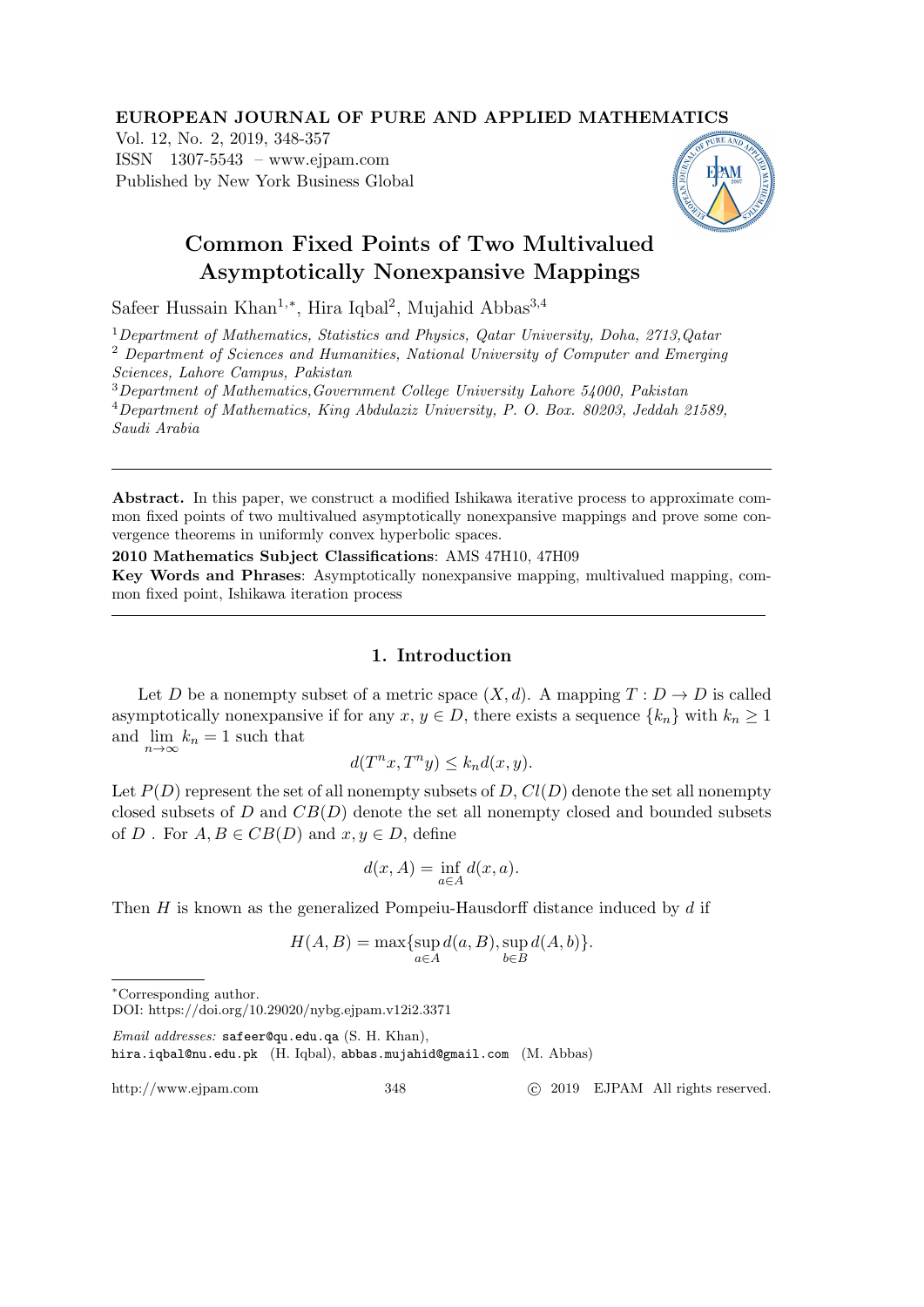We say that a multivalued mapping  $T : D \to P(D)$  has a fixed point  $x$  if  $x \in Tx$ . It is obvious that the theory of mutlivalued mappings is more complicated than that of the single valued mappings. Many different techniques have been employed to approximate fixed points of multivalued mappings. Rus [7] introduced the concept of generalized orbits in multivalued mappings. Khamsi and Kirk extended this concept of generalized orbits for the iterates of a multivalued mapping in [3].

**Definition 1.** Let D be a nonempty subset of X and  $T: D \to P(D)$  be a multivalued mapping. We call  $O(x,T) = \{x_n\}$  a generalized orbit of x if for any  $x \in D$  and  $n \ge 0$ , the sequence  $\{x_n\}$  is defined by  $x_0 = x$  and  $x_{n+1} \in T(x_n)$  where  $n \in \mathbb{N} \cup \{0\}$ .

Recently, in 2017, Khamsi and Khan [2], introduced the concept of a multivalued asymptotically nonexpansive mapping.

**Definition 2.** A mapping  $T: D \to P(D)$  is called a multivalued asymptotically nonexpansive mapping if there exists a sequence  $\{k_n\}$  with  $k_n \geq 1$  and  $\lim_{n\to\infty} k_n = 1$  such that for any  $x, y \in D$ , and any generalized orbit  $O(x,T) = \{x_n\}$  of x, there exists a generalized orbit  $O(y,T) = \{y_n\}$  of y such that

$$
d(x_{n+h}, y_h) \le k_h d(x_n, y),
$$

where  $n, h \in \mathbb{N}$ .

They established the existence of a fixed point for a multivalued asymptotically nonexpansive mapping in hyperbolic metric spaces. They also proved the convergence of a modified Mann iterative process.

Motivated by this, we construct a modified Ishikawa iterative process for two multivalued asymptotically nonexpansive mappings and then prove some convergence theorems in uniformly convex hyperbolic metric spaces.

Next we recall the concept of hyperbolic metric spaces. Let  $(X, d)$  be a metric space and  $x, y$  be any two points in X. Then the unique metric segment  $[x, y]$  is an isometric image of the real line interval  $[0, d(x, y)]$ . A point z in  $[x, y]$  is denoted as  $\beta x \oplus (1 - \beta)y$ which satisfies

$$
d(x, z) = (1 - \beta)d(x, y) \quad \text{and} \quad d(z, y) = \beta d(x, y)
$$

where  $\beta \in [0, 1]$ . Metric spaces with the class of metric segments are usually called convex metric spaces [5]. Further, if

$$
d(\alpha u \oplus (1 - \alpha)x, \alpha v \oplus (1 - \alpha)y) \leq \alpha d(u, v) + (1 - \alpha)d(x, y)
$$

is satisfied for any  $x, y, u, v \in X$  and  $\alpha \in [0, 1]$ , then X is said to be a hyperbolic metric space [6]. The following definition of uniformly convex hyperbolic metric space can be found in [1].

**Definition 3.** A hyperbolic metric space  $(X, d)$  is called uniformly convex if for any  $x, y, w \in X$ , for every  $r > 0$ , and for each  $\epsilon > 0$ 

$$
\delta(r,\epsilon) = \inf \left\{ 1 - \frac{1}{r} d\left(\frac{1}{2}x \oplus \frac{1}{2}y, w\right); \right\}
$$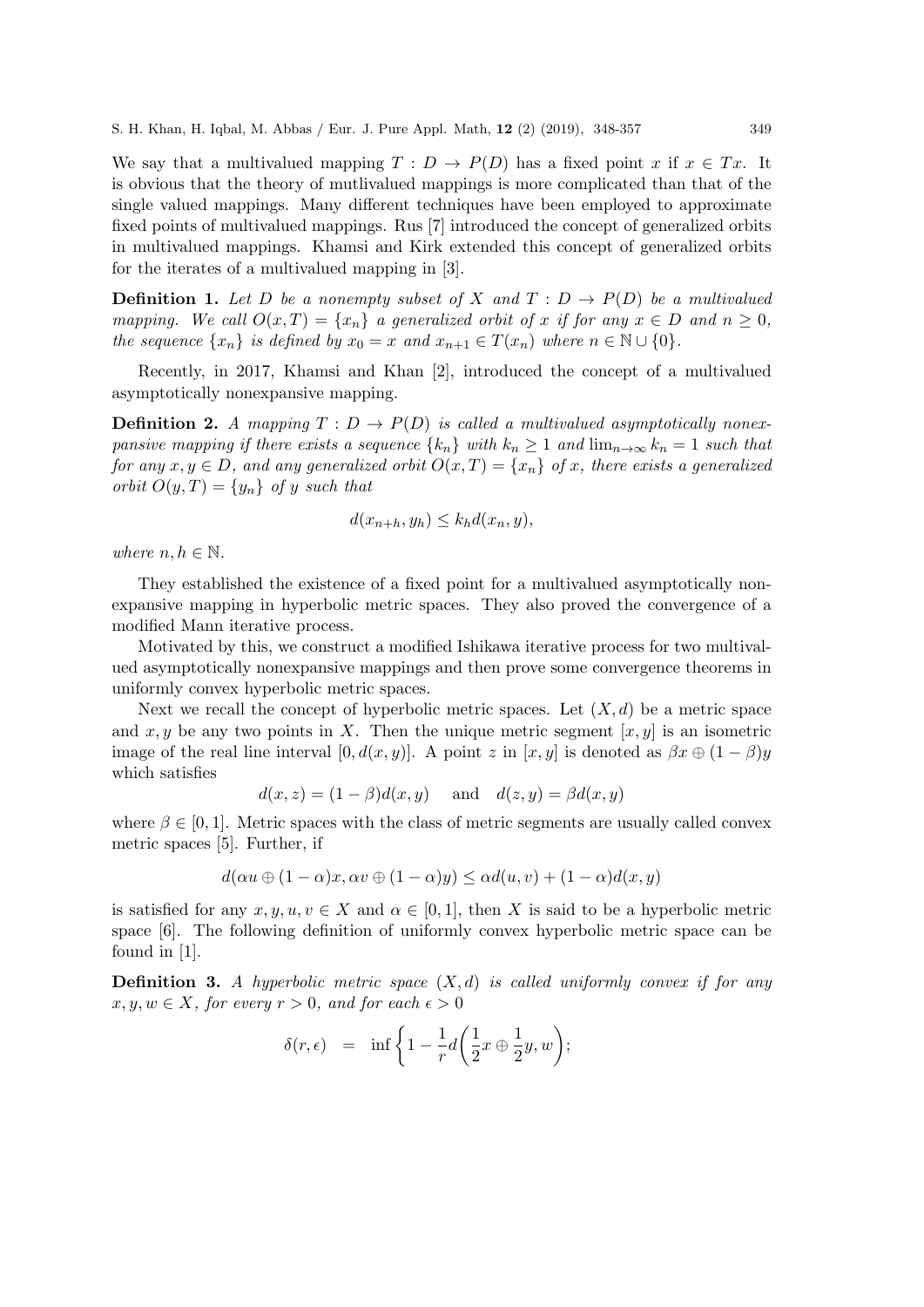S. H. Khan, H. Iqbal, M. Abbas / Eur. J. Pure Appl. Math, 12 (2) (2019), 348-357 350

$$
d(x, w) \leq r, d(y, w) \leq r, d(x, y) \geq r\epsilon \bigg\} > 0.
$$

Following is an important result in a uniformly convex hyperbolic metric space which will be used later.

**Theorem 1.** [4] Let  $(X, d)$  be a uniformly convex complete hyperbolic metric space. Let  $c > 0$  and  $z \in X$ . Assume that  $\{x^n\}$  and  $\{y^n\}$  are two sequences in X such that

$$
\limsup_{n \to \infty} d(x^n, z) \le c, \quad \limsup_{n \to \infty} d(y^n, z) \le c,
$$
  
and, 
$$
\lim_{n \to \infty} d(\alpha x^n \oplus (1 - \alpha) y^n, z) = c,
$$

then we have

$$
\lim_{n \to \infty} d(x^n, y^n) = 0.
$$

The following definition is needed in the sequel.

**Definition 4.** A multivalued mapping  $T : D \to P(D)$  is said to be H-continuous if for any sequence  $\{x^n\}$  which converges to x in D, we have

$$
\lim_{n \to \infty} d(y^n, T(x)) = 0
$$

for any sequence  $\{y^n\}$  such that  $y^n \in Tx^n$  for any  $n \in \mathbb{N}$ .

Khamsi and Khan [2] have shown that every multivalued asymptotically nonexpansive mappings is  $H$ -continuous.

In this paper, we construct a modified Ishikawa iterative process which extends the Mann Type iterative process considered by Khamsi and Khan [2]. We use this iterative process to approximate common fixed points for two multivalued asymptotically nonexpansive mappings and prove some convergence theorems in uniformly convex hyperbolic spaces.

#### 2. Main Results

Let  $T_1$  and  $T_2$  be two multivalued asymptotically nonexpansive mappings such that there exist sequences of positive numbers  $\{k_m^{(1)}\}$  and  $\{k_m^{(2)}\}$  with  $k_m^{(i)} \in [1, \infty)$  and  $\sum (k_m^{(i)} 1) < \infty$ . Let

$$
k_m = \max\{k_m^{(1)}, k_m^{(2)}\},\
$$

then  $\sum (k_m - 1) < \infty$ . So, we take  $\{k_m\}$  for both  $T_1$  and  $T_2$ . Now, we construct modified Ishikawa iterative process as follows:

Let  $O(x^1, T_1) = \{x_n^1\}$  be a generalized orbit of  $x^1$  associated with  $T_1$  and  $O(x^1, T_2)$  ${x_n}$  be a generalized orbit of  $x^1$  associated with  $T_2$ . Fix  $0 < \alpha, \beta < 1$  and set

$$
x^2 = \alpha x^1 \oplus (1 - \alpha) y_1^1,
$$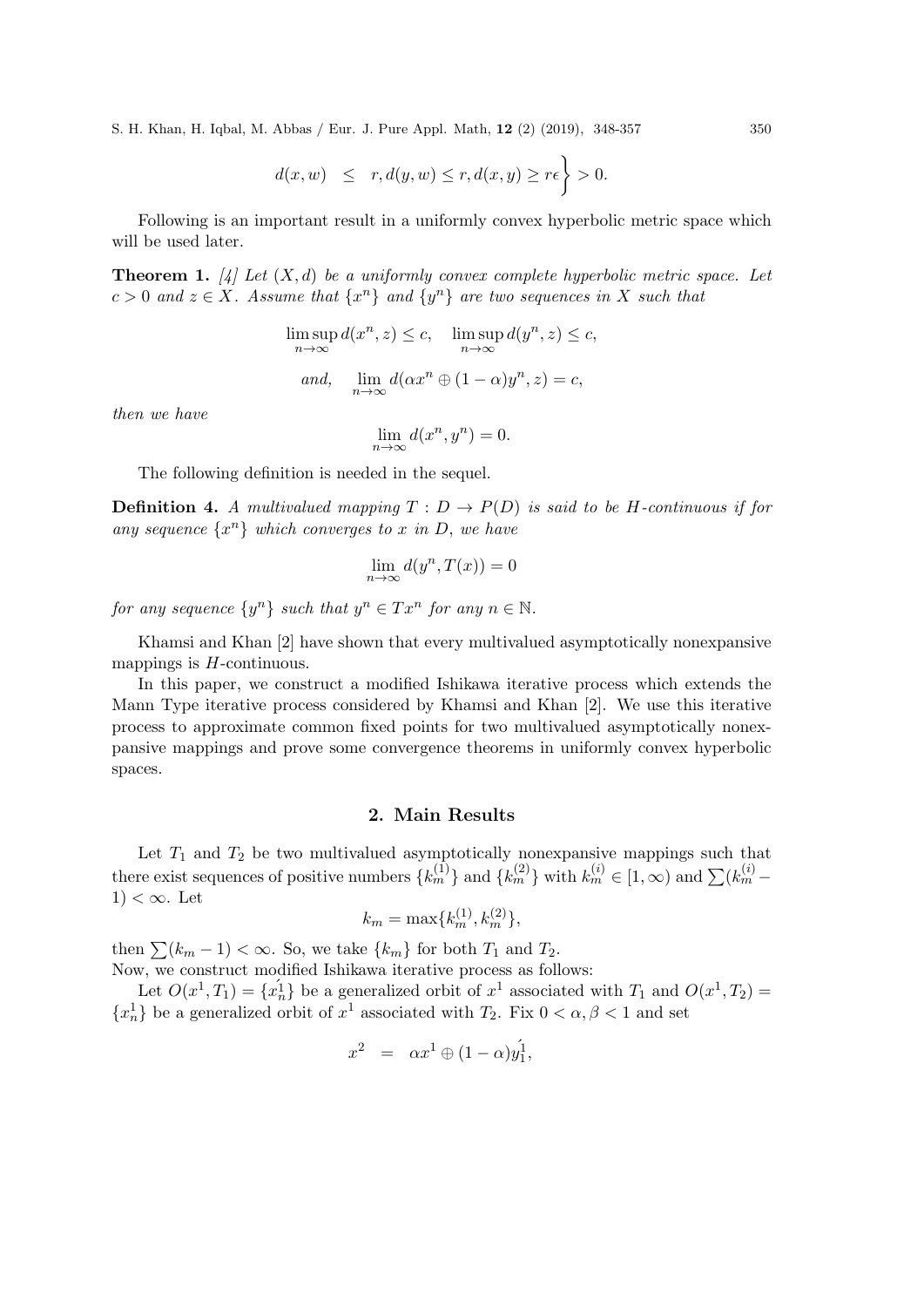S. H. Khan, H. Iqbal, M. Abbas / Eur. J. Pure Appl. Math, 12 (2) (2019), 348-357 351

$$
y^1 = \beta x^1 \oplus (1 - \beta)x_1^1.
$$

Again, let  $O(x^2, T_1) = \{x_n^2\}$  be a generalized orbit of  $x^2$  associated with  $T_1$  and  $O(x^2, T_2)$  ${x_n^2}$  be a generalized orbit of  $x^2$  associated with  $T_2$  where

$$
d(x_{n+h}^1, x_h^2) \le k_h d(x_n^1, x^2),
$$
  
and 
$$
d(x_{n+h}^1, x_h^2) \le k_h d(x_n^1, x^2).
$$

Hence, using induction for any  $m \geq 1$  we have a sequence  $\{x^m\}$  in D and the orbits  $O(x^m, T_1) = \{\dot{x}_n^m\}$  and  $O(x^m, T_2) = \{x_n^m\}$  such that

$$
x^{m+1} = \alpha x^m \oplus (1 - \alpha) y_m^m,
$$
  
\n
$$
y^m = \beta x^m \oplus (1 - \beta) x_m^m
$$
\n(1)

and

$$
d(x_{n+h}^{m-1}, x_n^m) \le k_h d(x_n^{m-1}, x^m),
$$
  
and 
$$
d(x_{n+h}^{m-1}, x_n^m) \le k_h d(x_n^{m-1}, x^m).
$$

Throughout this section, we denote  $F = F(T_1) \cap F(T_2)$ .

**Lemma 1.** Let  $(X, d)$  be a complete uniformly convex hyperbolic metric space. Let D be a nonempty bounded, closed and convex subset of X. Let  $T_1$  and  $T_2$  be multivalued asymptotically nonexpansive mappings with  $k_m \in [1,\infty)$  and  $\sum_{m=1}^{\infty} (k_m - 1) < \infty$ . Define the sequence as in  $(1)$ . If

$$
\lim_{m \to \infty} d(x^m, x_m^m) = 0 = \lim_{m \to \infty} d(x^m, \acute{x}_m^m),
$$

then

$$
\lim_{m \to \infty} d(x^m, x_1^m) = 0 = \lim_{m \to \infty} d(x^m, \acute{x}_1^m).
$$

Proof. Let

$$
d(x^m, x_m^{\hat{m}}) = a_m, \text{ and } d(x^m, x_m^m) = b_m.
$$

Since  $x^{m+1} = \alpha x^m \oplus (1 - \alpha) y_m^m$ , we have

$$
d(x^{m+1}, x^m) \leq (1 - \alpha)d(x^m, \acute{y}_m^m)
$$
  
\n
$$
\leq d(x^m, \acute{y}_m^m)
$$
  
\n
$$
\leq d(x^m, \acute{x}_m^m) + d(\acute{x}_m^m, \acute{y}_m^m)
$$
  
\n
$$
\leq a_m + d(\acute{x}_m^m, \acute{x}_{m+m}^m) + d(\acute{x}_{m+m}^m, \acute{y}_m^m)
$$
  
\n
$$
\leq a_m + k_m d(\acute{x}_m^m, x^m) + k_m d(\acute{x}_m^m, y^m)
$$
  
\n
$$
\leq a_m + k_m a_m + k_m (\beta d(\acute{x}_m^m, x^m))
$$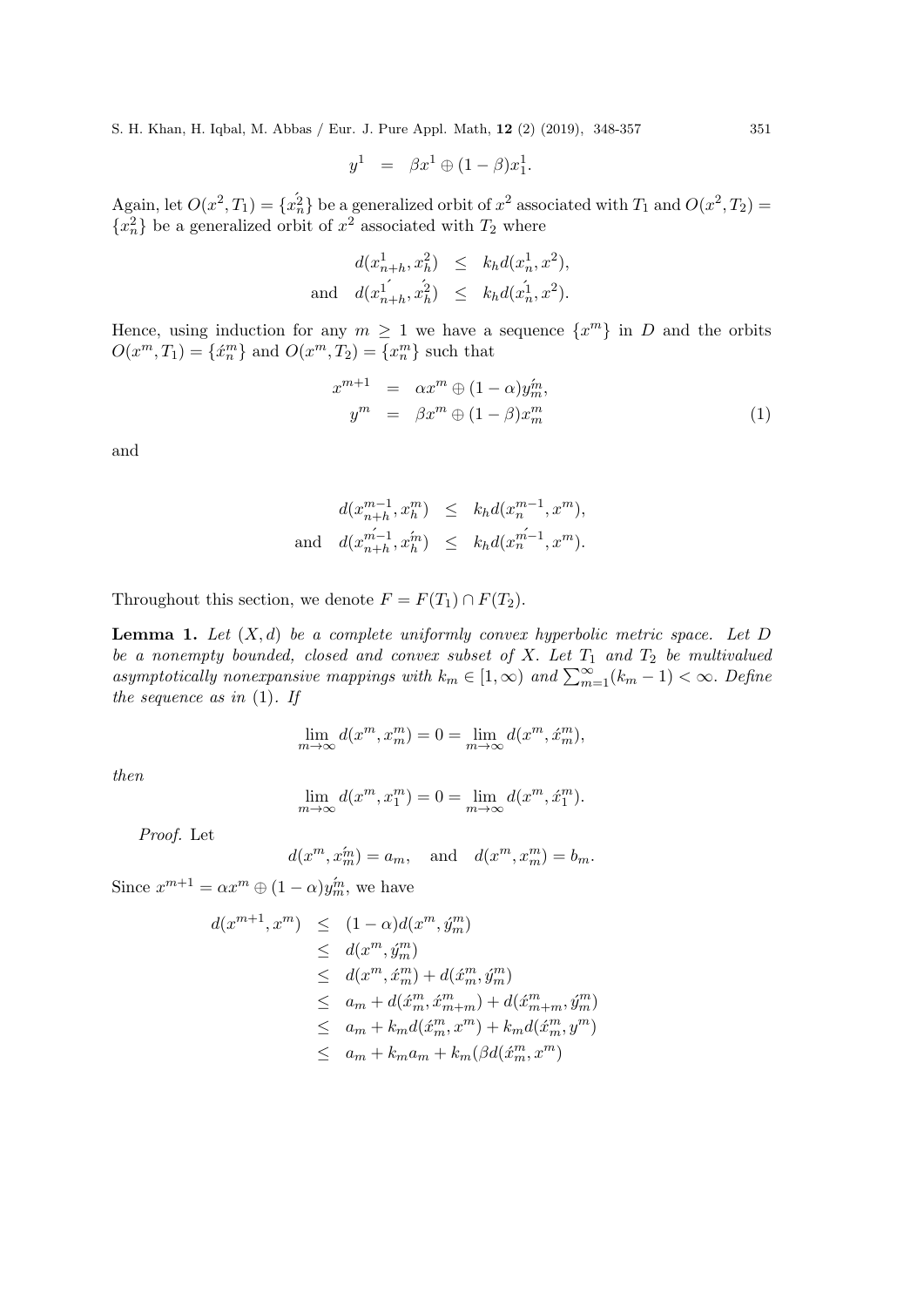S. H. Khan, H. Iqbal, M. Abbas / Eur. J. Pure Appl. Math, 12 (2) (2019), 348-357 352

$$
+(1 - \beta)d(\acute{x}_{m}^{m}, x_{m}^{m}))
$$
  
\n
$$
\leq a_{m} + k_{m}a_{m} + k_{m}\beta a_{m} + k_{m}(1 - \beta)d(\acute{x}_{m}^{m}, x^{m})
$$
  
\n
$$
+k_{m}(1 - \beta)d(x_{m}^{m}, x^{m})
$$
  
\n
$$
\leq a_{m} + k_{m}a_{m} + k_{m}\beta a_{m}
$$
  
\n
$$
+k_{m}(1 - \beta)a_{m} + k_{m}(1 - \beta)b_{m}
$$
  
\n
$$
\leq (1 + 2k_{m})a_{m} + k_{m}b_{m}.
$$

Taking  $\lim_{m\to\infty}$  in the above inequality, we get

$$
\lim_{m \to \infty} d(x^{m+1}, x^m) \le \lim_{m \to \infty} (1 + 2k_m)a_m + \lim_{m \to \infty} k_m b_m = 0.
$$

That is

$$
\lim_{m \to \infty} d(x^{m+1}, x^m) = 0
$$
\n(2)

Moreover, from  $(2)$ 

$$
d(x^{m+1}, x_1^{\hat{m+1}}) \le d(x^{m+1}, x_{m+1}^{\hat{m+1}}) + d(x_{m+1}^{\hat{m+1}}, x_1^{\hat{m+1}}),
$$
  
\n
$$
\le a_{m+1} + k_1 d(x^{m+1}, x_m^{\hat{m+1}}),
$$
  
\n
$$
\le a_{m+1} + k_1 [d(x^m, x^{m+1}) + d(x^m, x_m^{\hat{m}}) + d(x_m^{\hat{m}}, x_m^{\hat{m+1}})],
$$
  
\n
$$
\le a_{m+1} + k_1 [d(x^m, x^{m+1}) + d(x^m, x_m^{\hat{m}}) + k_m d(x^m, x^{m+1})],
$$
  
\n
$$
= a_{m+1} + k_1 [a_m + (1 + k_m) d(x^m, x^{m+1})].
$$

Then

$$
\lim_{m \to \infty} d(x^{m+1}, x_1^{m+1}) \leq \lim_{m \to \infty} a_{m+1} + k_1 \lim_{m \to \infty} [a_m + (1 + k_m) d(x^m, x^{m+1})]
$$
  
= 0.

Hence

$$
\lim_{m \to \infty} d(x^m, x_1^m) = 0.
$$

Similarly

$$
d(x^{m+1}, x_1^{m+1}) \le d(x^{m+1}, x_{m+1}^{m+1}) + d(x_{m+1}^{m+1}, x_1^{m+1})
$$
  
\n
$$
\le b_{m+1} + k_1 d(x^{m+1}, x_m^{m+1})
$$
  
\n
$$
\le b_{m+1} + k_1 [d(x^m, x_{m+1}) + d(x^m, x_m^m) + d(x_m^m, x_m^{m+1})]
$$
  
\n
$$
\le b_{m+1} + k_1 [d(x^m, x^{m+1}) + d(x^m, x_m^m) + k_m d(x^m, x^{m+1})]
$$
  
\n
$$
= b_{m+1} + k_1 [b_m + (1 + k_m) d(x^m, x^{m+1})].
$$

Consequently

$$
\lim_{m \to \infty} d(x^m, x_1^m) = 0.
$$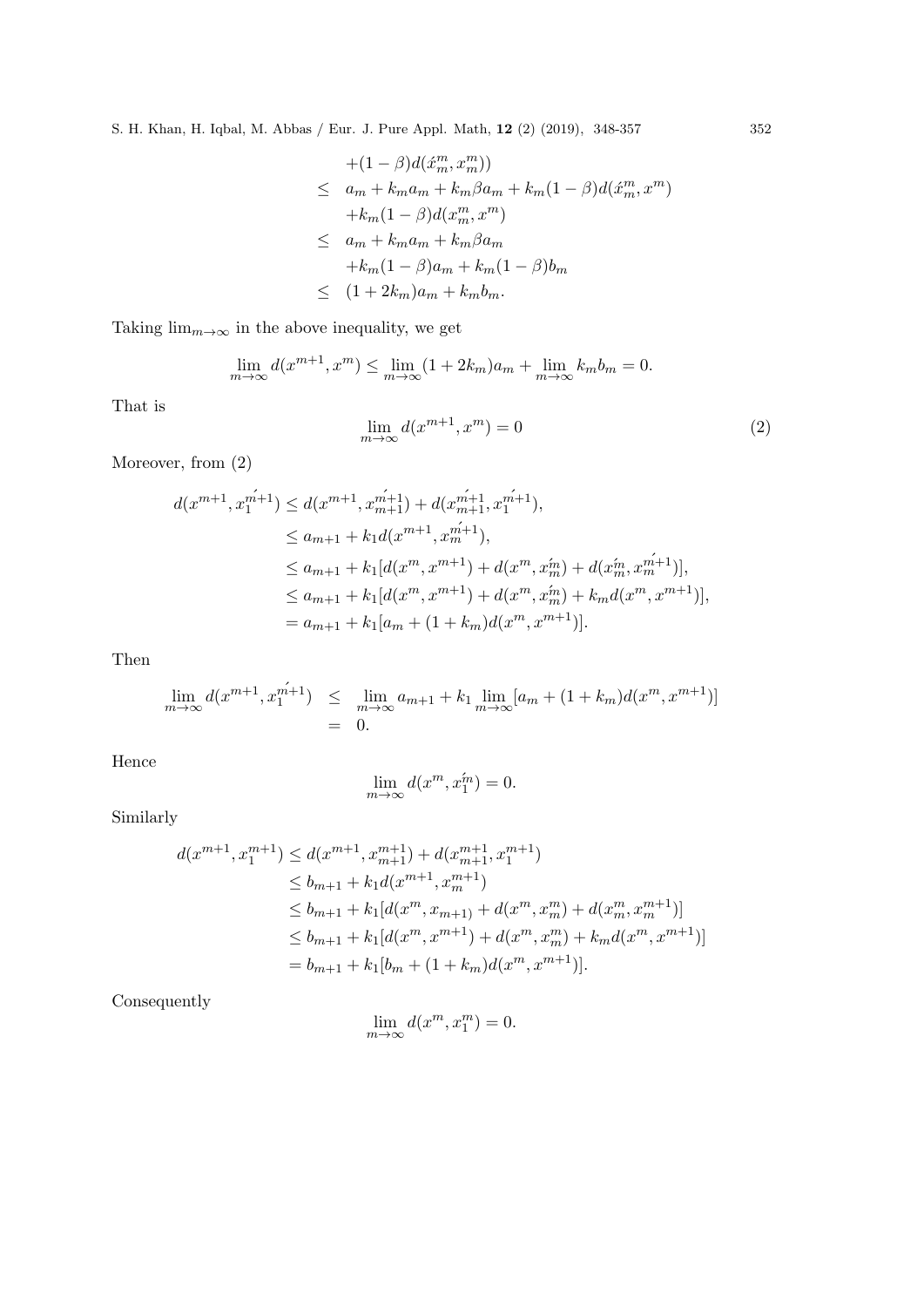**Theorem 2.** Let  $(X, d)$  be a complete uniformly convex hyperbolic metric space. Let D be a nonempty bounded, closed and convex subset of X. Let  $T_1$  and  $T_2$  be multivalued asymptotically nonexpansive mappings. Let  $k_m$  be the Lipschitz sequence associated with  $T_1$  and  $T_2$  such that  $k_m \in [1,\infty]$  and  $\sum_{m=1}^{\infty} (k_m-1) < \infty$ . Let  $F \neq \emptyset$  and  $T_1p = T_2p = \{p\}$ for  $p \in F$ . Fix  $x_1 \in D$  and  $\alpha \in (0, \infty)$ . Suppose  $x^m$  is defined as in (1). Then,

$$
\lim_{m \to \infty} d(x^m, x_1^m) = 0, \quad \text{and} \quad \lim_{m \to \infty} d(x^m, \acute{x}_1^m) = 0.
$$

That is,

$$
\lim_{m \to \infty} d(x^m, T_1 x^m) = 0, \quad and \quad \lim_{m \to \infty} d(x^m, T_2 x^m) = 0.
$$

*Proof.* Let  $p \in D$  be such that  $p \in F$  and  $T_1p = T_2p = \{p\}$ . Then

$$
d(x_{n+h}^{\acute{m}},p) \leq k_h d(x_n^m,p)
$$
  
and 
$$
d(x_{n+h}^m,p) \leq k_h d(x_n^m,p).
$$

Now

$$
d(x^{m+1}, p) \le \alpha d(x^m, p) + (1 - \alpha) d(y_m^m, p)
$$
  
\n
$$
\le \alpha d(x^m, p) + (1 - \alpha) k_m d(y^m, p)
$$
\n(3)

and

$$
d(ym, p) \leq \beta d(xm, p) + (1 - \beta) d(xm, p)
$$
  
\n
$$
\leq \beta d(xm, p) + (1 - \beta) km d(xm, p).
$$
 (4)

Inequalities (3) and (4) imply,

$$
d(x^{m+1}, p) \le \alpha d(x^m, p) + (1 - \alpha)k_m[\beta + (1 - \beta)k_m]d(x^m, p)
$$
  
=  $[\alpha + \beta(1 - \alpha)k_m + (1 - \beta)(1 - \alpha)k_m^2]d(x^m, p)$   
=  $V_m d(x^m, p),$ 

where  $V_m = \alpha + \beta(1 - \alpha)k_m + (1 - \beta)(1 - \alpha)k_m^2$ . This implies,

$$
d(x^{m+1},p) - d(x^m,p) \le (V_m - 1)d(x^m,p) \le (V_m - 1)\delta(D)
$$

for any  $m \in \mathbb{N}$ , where  $\delta(D) = \sup_{x,y \in D} \{d(x,y)\}\$ is the diameter of D. Therefore,

$$
d(x^{m+h}, p) - d(x^m, p) \le \sum_{i=m}^{m+(h-1)} (V_i - 1)\delta(D).
$$

Since  $\sum_{m=1}^{\infty} (k_m - 1) < \infty$  so  $\sum_{m=1}^{\infty} (V_m - 1) < \infty$ . Let  $h \to \infty$ ,

$$
\limsup_{n \to \infty} d(x^n, p) - d(x^m, p) \le \delta(D) \sum_{i=m}^{\infty} (V_i - 1),
$$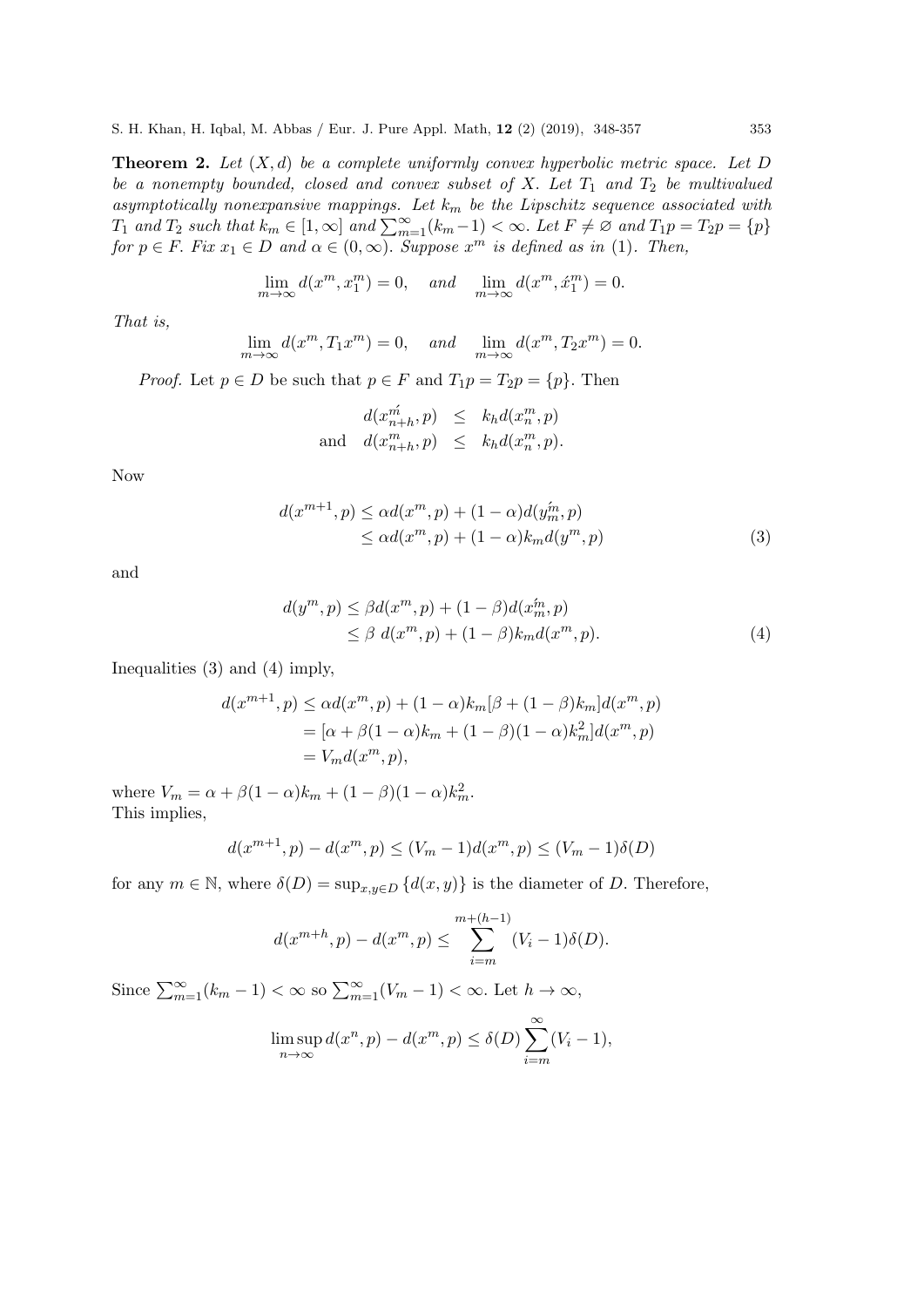S. H. Khan, H. Iqbal, M. Abbas / Eur. J. Pure Appl. Math, 12 (2) (2019), 348-357 354 for any  $m \in \mathbb{N}$ . Now letting  $m \to \infty$ ,

$$
\limsup_{n \to \infty} d(x^n, p) \le \liminf_{m \to \infty} d(x^m, p).
$$

This implies  $\{d(x^n, p)\}\$ is convergent. Let

$$
c = \lim_{n \to \infty} d(x^n, p). \tag{5}
$$

If  $c = 0$ , then we have nothing to prove. So we take  $c > 0$ . Since  $d(x_n^n, p) \leq k_n d(x^n, p)$ ,

$$
\limsup_{n \to \infty} d(x_n^n, p) \le c. \tag{6}
$$

Also,

$$
\limsup_{n \to \infty} d(y^n, p) \le c. \tag{7}
$$

We know that if  $\lim_{n\to\infty} k_n = 1$  then  $\lim_{n\to\infty} k_n^2 = 1$ , therefore,

$$
\limsup_{n \to \infty} d(\hat{y}_n^n, p) \le \limsup_{n \to \infty} k_n d(y^n, p)
$$
\n
$$
\le \limsup_{n \to \infty} k_n [\beta d(x^n, p) + (1 - \beta) d(x_n^n, p)]
$$
\n
$$
\le \limsup_{n \to \infty} k_n [\beta d(x^n, p) + (1 - \beta) k_n d(x^n, p)]
$$
\n
$$
= c,
$$

and

$$
c = \lim_{n \to \infty} d(x^{n+1}, p) = \lim_{n \to \infty} d(\alpha x^n \oplus (1 - \alpha) y_n^n, p). \tag{8}
$$

Then, from Theorem 1,  $(5)$ ,  $(7)$  and  $(8)$ , we get

$$
\lim_{n \to \infty} d(x^n, y_n^n) = 0. \tag{9}
$$

Next

$$
d(x^n, p) \le d(x^n, y_n^{\hat{n}}) + d(y_n^{\hat{n}}, p)
$$
  
\n
$$
\le d(x^n, y_n^{\hat{n}}) + k_n d(p, y^n)
$$

implies

$$
\liminf_{n \to \infty} d(x^n, p) \le \liminf_{n \to \infty} (d(x^n, y_n^h) + k_n d(p, y^n)).
$$

Using  $(5)$  and  $(9)$ , we get

$$
c \le \liminf_{n \to \infty} d(y^n, p). \tag{10}
$$

Then (7) and (10) imply

$$
\lim_{n \to \infty} d(y^n, p) = c. \tag{11}
$$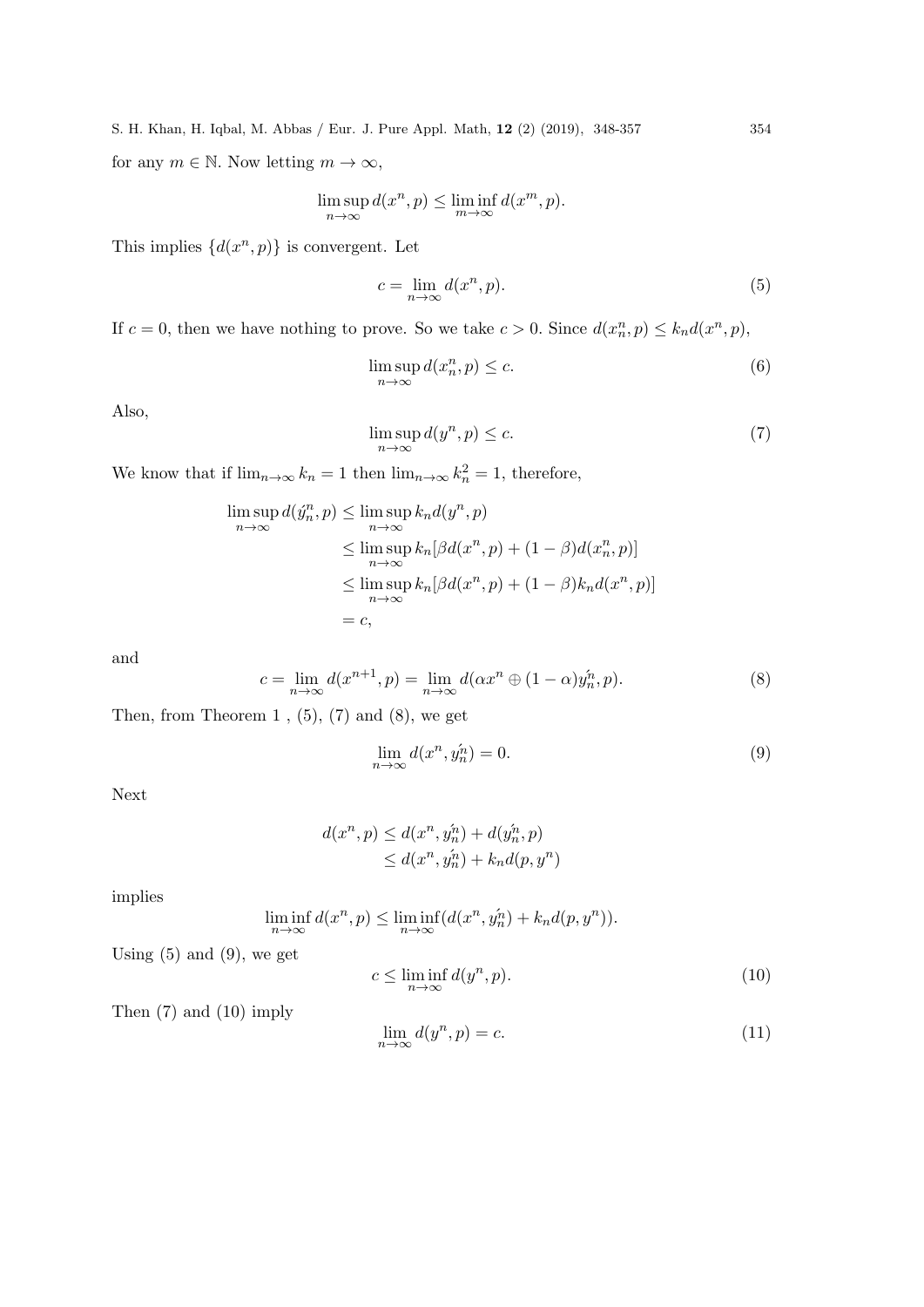S. H. Khan, H. Iqbal, M. Abbas / Eur. J. Pure Appl. Math, 12 (2) (2019), 348-357 355 That is,

$$
c = \lim_{n \to \infty} d(y^n, p) = \lim_{n \to \infty} d(\beta x^n \oplus (1 - \beta) x_n^n). \tag{12}
$$

From Theorem 1,  $(5)$ ,  $(6)$  and  $(12)$ , we get,

$$
d(x^n, x_n^n) = 0.\t\t(13)
$$

Also,

$$
d(x^n, \hat{x}_n^{\hat{n}}) \le d(x^n, \hat{y}_n^{\hat{n}}) + d(\hat{y}_n^{\hat{n}}, \hat{x}_n^{\hat{n}})
$$
  
\n
$$
\le d(x^n, \hat{y}_n^{\hat{n}}) + k_n d(x^n, y^n)
$$
  
\n
$$
\le d(x^n, \hat{y}_n^{\hat{n}}) + k_n (1 - \alpha) d(x^n, x_n^n).
$$

Hence,  $(9)$  and  $(13)$  give

$$
\lim_{n \to \infty} d(x^n, \acute{x}_n^n) = 0. \tag{14}
$$

Now using Lemma 1, (13) and (14), we get our desired results.

We now give some convergence results.

Theorem 3. Let D be a compact and convex subset of a uniformly convex hyperbolic space. Let  $T_1$ ,  $T_2$  and  $x^n$  be as in Theorem 2. If  $F \neq \emptyset$  with  $T_1p = T_2p = \{p\}$  for  $p \in F$ then there is a subsequence of  $\{x^n\}$  which converges to a common fixed point of  $T_1$  and  $T_2$ .

*Proof.* Since D is compact so there exists a subsequence  $\{x^{n_k}\}\$  of  $\{x^n\}$  such that  $\{x^{n_k}\}\$ converges to some  $z \in D$ . From Theorem 2 we know that

$$
\lim_{m \to \infty} d(x^n, x_1^n) = 0, \text{ and } \lim_{n \to \infty} d(x^n, x_1^n) = 0.
$$

Applying *H*-continuity of  $T_1$  and  $T_2$ , we have

$$
\lim_{n \to \infty} d(Tz, x_1^{n_k}) = \lim_{n \to \infty} d(T_1z, x_1^{\hat{n}_k}) = 0
$$

where  $x_1^{n_k} \in T_1 x^{n_k}$  and  $x_1^{\acute{n}_k} \in T_2 x^{n_k}$ . Thus

$$
d(z, T_1 z) \le d(T_1 z, x_1^{\hat{n}_k}) + d(z, x^{n_k}) + d(x_1^{\hat{n}_k}, x^{n_k}).
$$

Therefore, as  $n \to \infty$ 

$$
d(z,T_1z)=0.
$$

Similarly,

$$
d(z, T_2 z) \le d(T_2 z, x_1^{\hat{n}_k}) + d(z, x^{n_k}) + d(x_1^{\hat{n}_k}, x^{n_k}).
$$

Thus, as  $n \to \infty$ ,

$$
d(z,T_2z)=0.
$$

Hence, z is a common fixed point of  $T_1$  and  $T_2$ .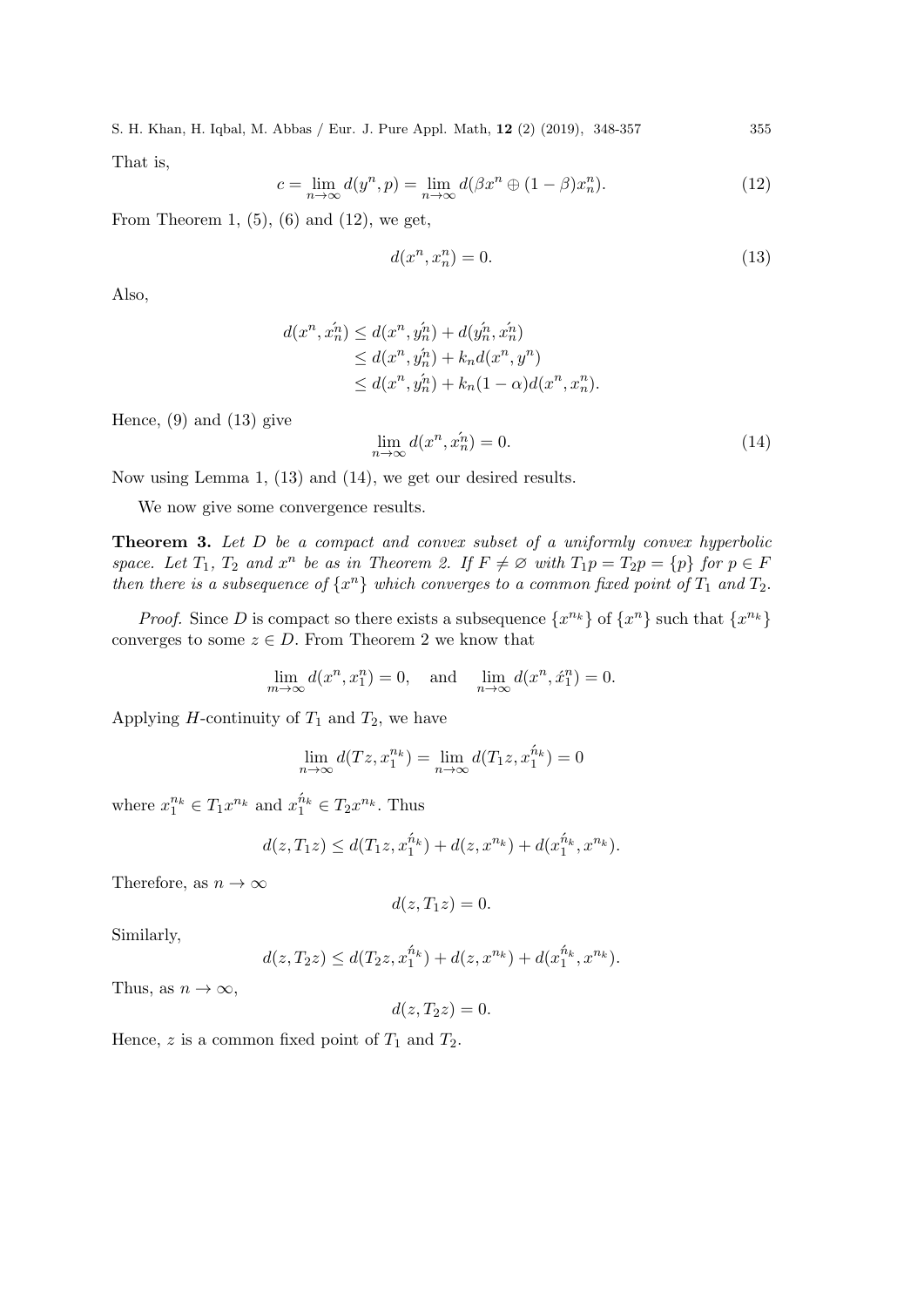Theorem 4. Let D be a nonempty, closed, convex and bounded subset of a complete uniformly convex hyperbolic space  $(X, d)$ . Let  $T_1$ ,  $T_2$  and  $x^n$  be as in Theorem 2. If  $F \neq \emptyset$ with  $T_1p = T_2p = \{p\}$  for  $p \in F$ , then  $\{x^n\}$  converges to a common fixed point of  $T_1$  and  $T_2$  if and only if  $\liminf_{n\to\infty} d(x^n, F) = 0$  where  $d(x^n, F) = \inf \{d(x^n, p) : p \in F\}.$ 

*Proof.* The necessity of the conditions is obvious. Conversely, suppose that  $\liminf_{n\to\infty} d(x^n, F) =$ 0. Since,

$$
d(x^{n+1}, p) \le V_n d(x^n, p)
$$
  
\n
$$
\Rightarrow d(x^{n+1}, F) \le V_n d(x^n, F).
$$

Thus,  $\lim_{n\to\infty} (x^n, F)$  exists.

Since  $\liminf_{n\to\infty} d(x^n, F) = 0$ ,  $\lim_{n\to\infty} (x^n, F) = 0$ . Next, from  $1 + x \le e^x$  for all  $x \geq 0$ , we obtain

$$
d(x^{n+k}, p) \le V_{n+(k-1)} d(x^{n+(k-1)}, p)
$$
  
=  $(1 + (V_{n+(k-1)} - 1))d(x^{n+(k-1)}, p)$   
 $\le e^{V_{n+(k-1)}-1}d(x^{n+(k-1)}, p)$   
 $\le e^{V_{n+(k-1)}-1}e^{V_{n+(k-2)}-1}d(x^{n+(k-2)}, p)$   
 $\le \colon \therefore$   
 $\le \colon \le \colon \le$   
 $\le e^{\sum_{i=n}^{n+(k-1)}(V_i-1)}d(x^n, p).$ 

We know that  $\sum_{n}(V_n - 1) < \infty$ , so there exists some W such that,

$$
d(x^{n+k}, p) \le Wd(x^n, p)
$$

for all  $p \in F$  and  $n \in \mathbb{N}$ . Since  $\lim_{n \to \infty} d(x^n, F) = 0, \exists n_0$  such that

$$
d(x^{n_0}, F) < \frac{\epsilon}{W + 1}.
$$

Thus there must exist  $p^*$  such that

$$
d(x^{n_0}, p^*) < \frac{\epsilon}{W+1}.
$$

Hence

$$
d(x^{n_0+k}, x^{n_0}) \le d(x^{n_0+k}, p^*) + d(p^*, x^{n_0})
$$
  
\n
$$
\le Wd(p^*, x^{n_0}) + d(p^*, x^{n_0})
$$
  
\n
$$
< W\left(\frac{\epsilon}{W+1}\right) + \frac{\epsilon}{W+1}
$$
  
\n
$$
= \epsilon.
$$